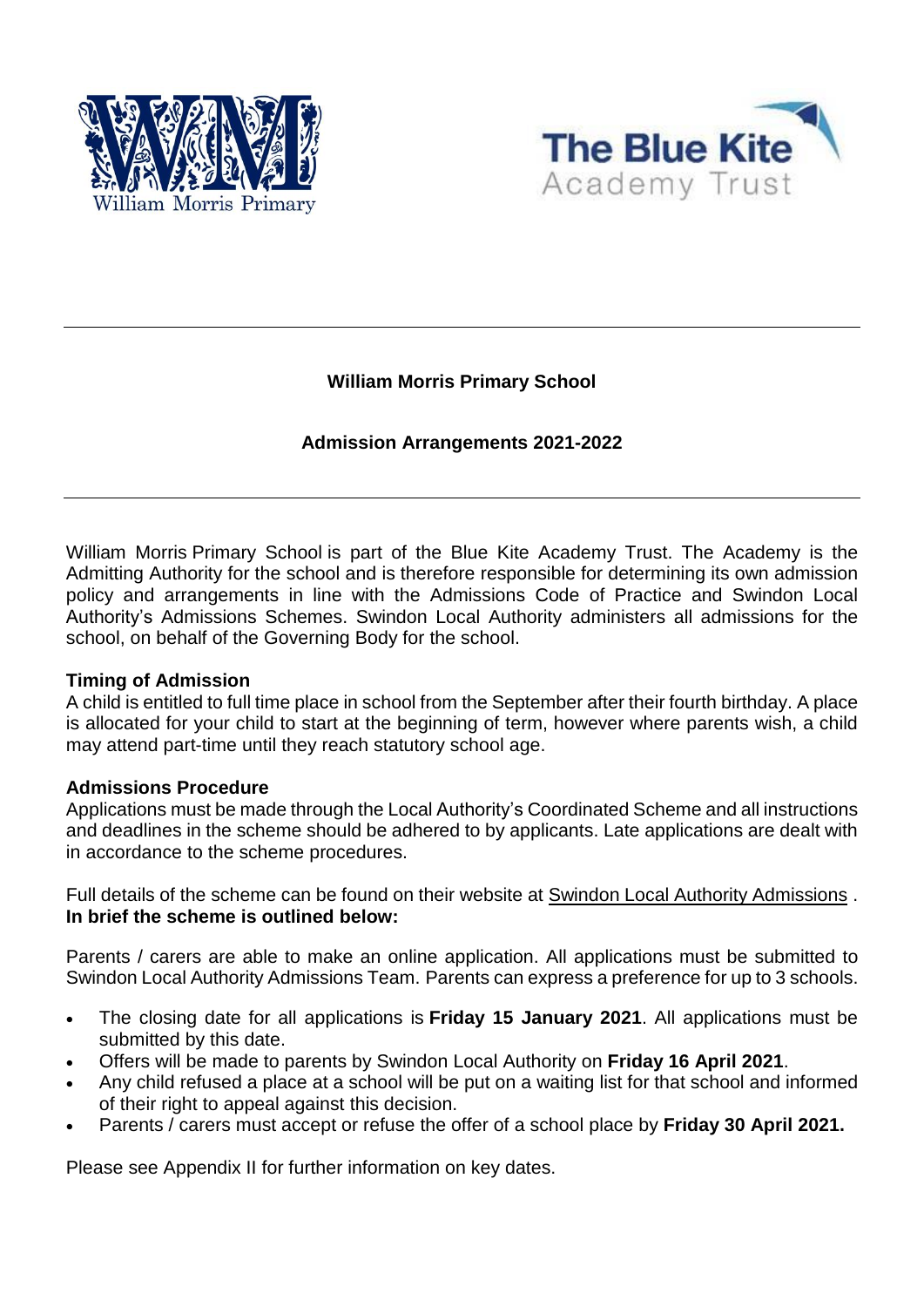# **Published Admissions Number (PAN)**

The published admission number for Reception in September 2021 will be 60.

## **Oversubscription Criteria and Catchment Area**

When applications for admission exceed the number of places available in any year group the oversubscription criteria is applied, to decide which students to admit. The oversubscription criteria and catchment area are used to allocate any places that become available for in year admissions.

A child who has an Education, Health and Care Plan (EHCP) is required to be admitted to the school named on the child's EHCP.

## **Oversubscription Criteria**

- 1. A looked after child or previously looked after child. *Previously looked after children are children who were looked after, but ceased to be so because they were adopted (or became subject to a child arrangements order or special guardianship order (see further information in Definitions and Details Appendix I)*
- 2. Any child who has a sibling attending William Morris Primary School at the time of admission
- 3. Children that live within the catchment area for William Morris Primary School
- 4. Children that do not live within the catchment area for William Morris Primary School

#### **Decider**

In all cases where schools are oversubscribed, distance measured as a straight line will be used to prioritise applications within the over-subscription criteria. If the direct distance does not separate applicants, places will be offered by random allocation. The random process will be repeated and any previous random order will be discarded. In the case of multiple births, the Governing Body of William Morris Primary School may decide to admit all children.

Distance will be determined from the applicant's home address to William Morris Primary School on the following basis:

The distance between the applicant's home and William Morris Primary School is taken as a straight line between the Local Land and Property Gazetteer (LLPG) address point of the applicant's home address and of the school, with those living closest to school receiving higher priority.

This oversubscription criteria listed above will continue to be used to allocate any places that become available for in year admissions.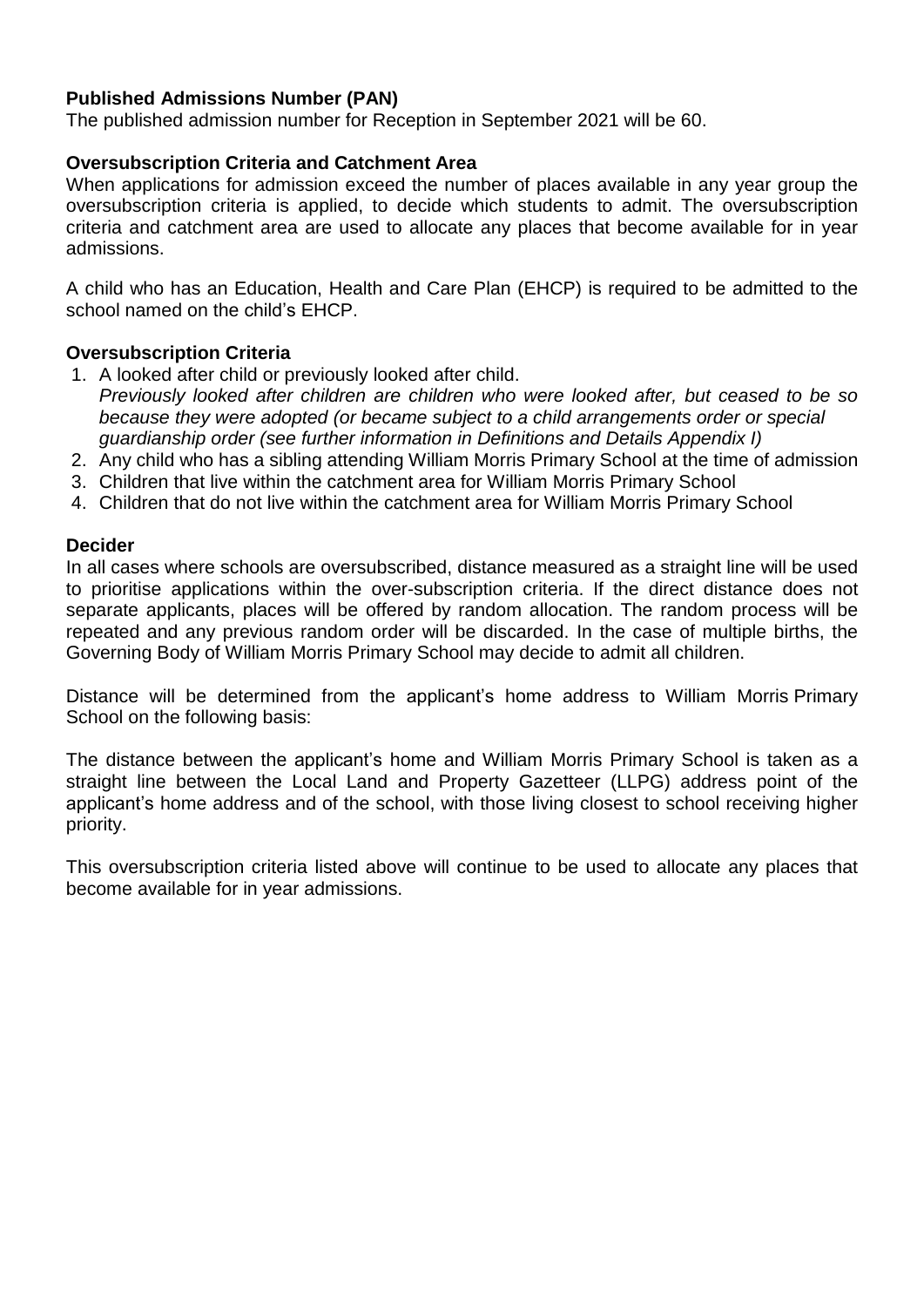# **Definitions and Details**

# **Children with an Education, Health and Care Plan (EHCP)**

Pupils with an Education, Health and Care Plan (EHCP) at the time of allocation are required to be admitted to the school named on their plan. Once this reaches the formal proposed stage the administration of the admission of the young person becomes the responsibility of Special Educational Needs Assessment Team (SENAT) at which point this policy no longer applies.

# **Sibling**

A sibling is defined as a child attending William Morris Primary School at the same time as he or she is due to be admitted, who is a;

- brother or sister;
- half brother or sister:
- adopted brother or sister:
- step brother or sister, or
- the child of the parent/carer's partner where the child for whom the school place is sought is living in the same family unit at the same address as that sibling.

Where the sibling of the child making the application is under assessment for an Education Health and Care Plan, then they will be counted as a sibling from the time that the school is named on the final plan.

## **Catchment Area**

If a school has a catchment area, it is a geographical area set around the school from which children are admitted. Subject to consultation, a map of the proposed catchment area is available for inspection by parents at the school. The address that determines a child's catchment area is the place where s/he is ordinarily resident with his/her parent(s) or legal guardian(s). (If there is a joint address please see the Home Address section below to determine which address will be used).

## **Looked After Child**

A 'Looked After Child' is a child who is:

- (a) in the care of a local authority, or
- (b) being provided with accommodation by a local authority in the exercise of their social services functions (see the definition in section 22(1) of the Children Act 1989) at the time of making an application to a school.

This also applies to a 'Looked After Child' or a child who was previously looked after but immediately after being looked after became subject to an adoption, child arrangements or special guardianship order. If children have ever been Looked After or Adopted or subject to a residency or special guardianship order evidence would need to be provided and the LA reserve the right to ask the parent to provide this.

A 'previously looked after child' is a child who:

(a) ceased to be looked after because they were adopted (under the Adoption Act 1976 (see section 12 adoption orders) and children who were adopted under the Adoption and Children's Act 2002 (see section 46 adoption orders).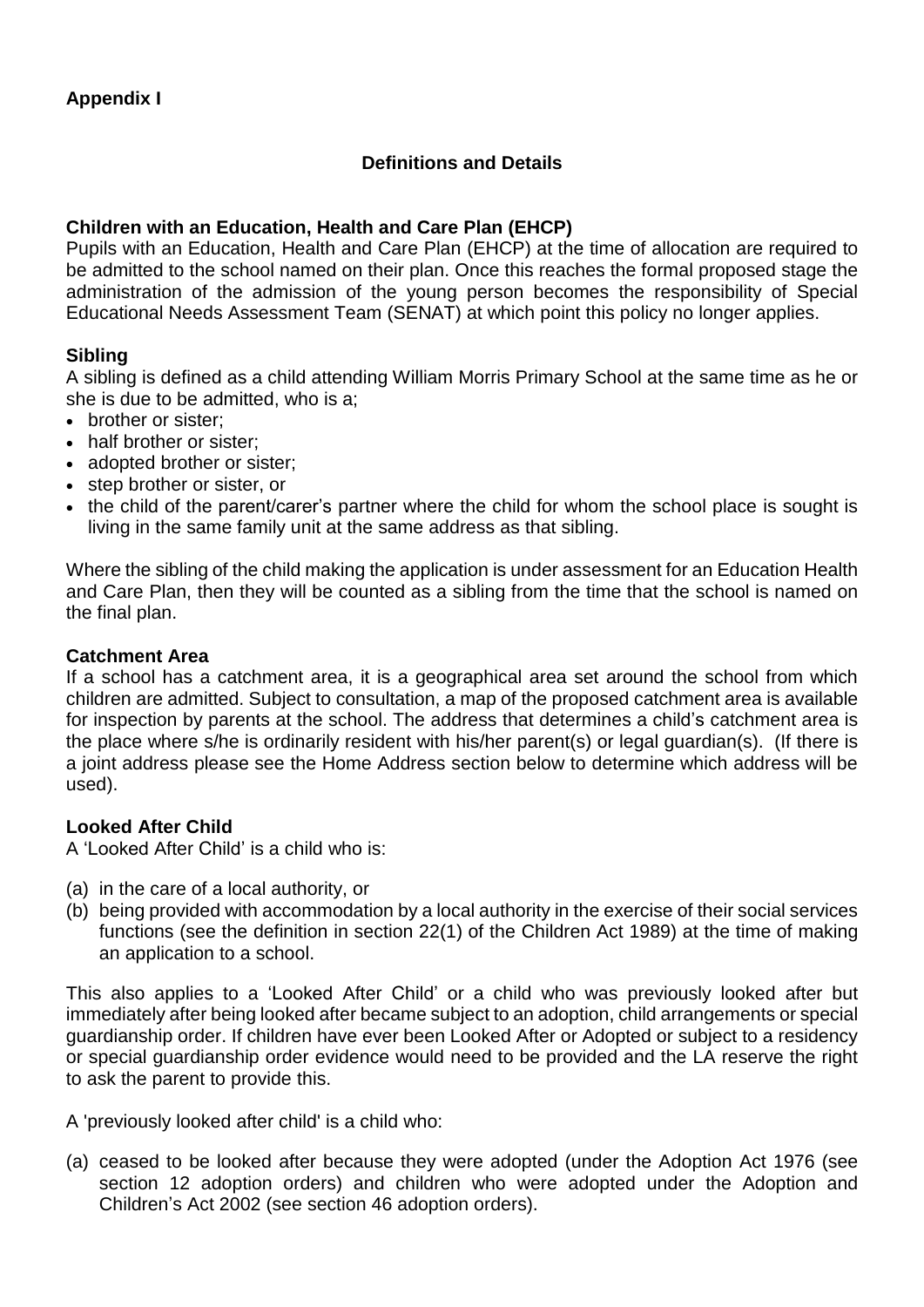- (b) became subject to a child arrangements order (defined in s.8 of the Children Act 1989, as amended by section12 of the Children and Families Act 2014) or
- (c) became subject to a special guardianship order (see Section 14A of the Children Act 1989 an order appointing one or more individuals to be a child's special guardian (or special guardians).

# **Multiple Births**

The school will endeavour to place siblings born at the same time (e.g. twins, triplets etc). If necessary the school will admit over its PAN to accommodate such children. In the case of Infant Class Sizes (Reception, Year 1 and Year 2) class sizes must not contain more than 30 pupils with a single school teacher. However, additional children may only be admitted in limited exceptional circumstances, and in accordance with the School Admissions Code, twins and children from multiple births are classed as 'excepted pupils' to this legislation. Therefore, if one child of a multiple birth is offered the last available space at the school (according to the PAN), then offers will be made to all the children of that particular multiple birth. Those children would remain an exception to infant class size for the entire time they are in an infant class size or until the class numbers fall back to the current infant class size limit.

## **Home Address**

The home address given on the application form must be the address where the child resides for most of the week with his or her parent or carer. The school will not accept more than one address as the child's home address. The terms of a residency order may clarify the home address. Where necessary to determine which address to recognise and in the absence of a residency order, the school will consider the home address to be with the parent with primary day to day care and control of the child. In reaching this decision, evidence may be requested to show the address to which any Child Benefit is paid and from which the child is registered with a medical GP. If the Child Benefit letter is not available, a copy of the most recent bank statement where the Child Benefit is credited may be taken as residency, or the address stated on the NHS Medical Card of the child. Any other evidence provided by parents will also be considered in reaching a decision on the home address for admissions purposes. This may be necessary for instance where parents do not agree on the child's home address. Parents are urged to reach agreement but where they do not, the school will determine the home address.

## **Waiting List**

If your child has been refused a place at William Morris Primary School, he or she will automatically be placed on the school's waiting list. Names can only be removed from the list if a parent has requested that we do so or if a place has been offered. Placing a child's name on a waiting list does not affect the parent's right of appeal against an unsuccessful application. Please note that waiting lists are created according to the over-subscription criteria and no preference is given to the amount of time spent on the list. Your child could move down the list as a result, as well as up. William Morris Primary School will keep a waiting list for each year group for one academic year.

## **Late Applications**

The closing date for applications is the 15th January 2021. Applications may be submitted after this date but they will be considered as late application, which means they will not be considered until all the on time applications have been considered. The LA will endeavour to deal with late applications before the offer date, but it may not be possible to do this in every circumstance.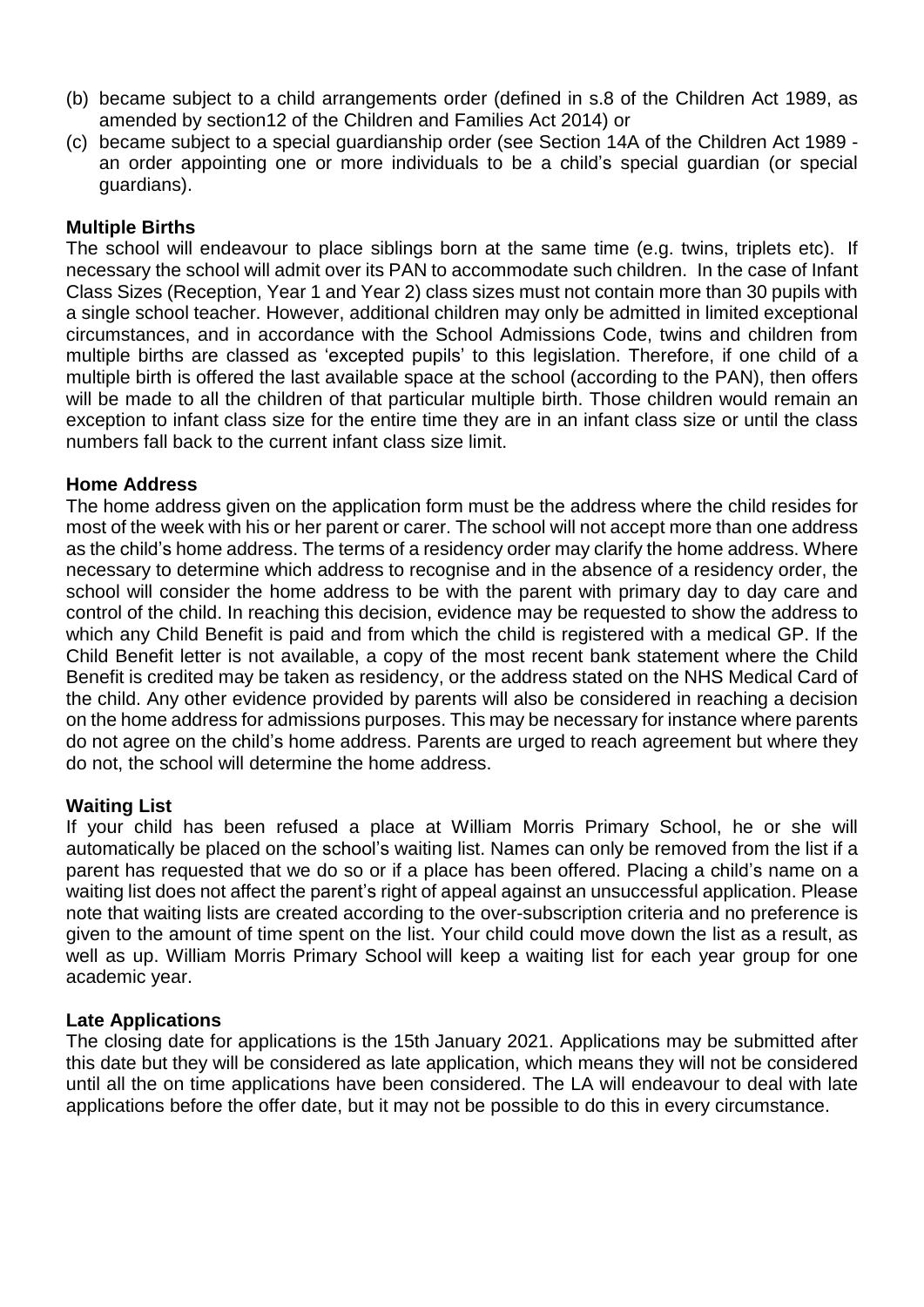## **Parent/carer**

This is defined as a person with parental responsibility (PR) or legal residency of the child. This could include a person who is not a parent but who has a Court Order giving parental responsibility to them.

#### **Shared responsibility**

Where two adults have shared responsibility for a child they should agree before submitting an application form which school(s) to name as their preference(s). In cases of dispute, or where two applications from the adult with whom the child is living are received, the school will ask parents to agree on the school applied for, or if that is not possible the LA will ask the parent to seek a Specific Issues Order through the Courts to gain the authority to make an application.

In the absence of a parental agreement or either of the parents obtaining a Court order determining the issue, the school will be required to decide which preference(s) to be recorded and this will be done by using the application made by the person who lives at the property where the child is resident at their home address as defined below;

(In reaching a decision on the address to use as the 'home address', evidence may be requested to show the address to which any Child Benefit is paid and from which the child is registered with a medical GP. Any other evidence provided by parents will also be considered by the school in reaching a decision on the home address for admissions purposes.)

#### **Applications Outside the Normal Age of Admission**

Parents of gifted or talented children, or those who have experienced problems or missed part of a year, for example due to ill health, can seek places outside of their normal age group. Admission Authorities must make decisions on the basis of the circumstances of each case, informing parents of their statutory right to appeal. This right does not apply if they are offered a place in another year group of the school.

Evidence will be required in these circumstances from a Senior Medical Consultant, Educational Psychologist and/or other relevant professionals. The school will carefully consider applications for children outside the normal age group, and the decision will be made between the parents and the school based on the individual circumstances of each case.

In the instance that the child has not started school (or is not statutory school age), or it is before the child needs to apply for a school place, the Local Authority may have discretion to decide whether the child would need to be put back an academic year on the circumstances outlined above. Evidence may be required in these circumstances from a Senior Medical Consultant and/or Educational Psychologist. This discretion would only be used in exceptional circumstances where it would have to be proved that it was in the child's interest to be put back an academic year. This may have already been picked up by the Special Educational Needs Assessment Team (SENAT) through the Early Years Panel.

## **Availability of School Place**

All children are entitled to a full time place in the September following their fourth birthday. Parents can defer the date their child is admitted to school until later in the school year but not beyond the point at which they reach compulsory school age or, for children born between 1 April and 31 August, not beyond the beginning of the final term of the school year for which the offer was made;

Where parents wish, children may attend part-time until later in the school year but not beyond the point at which they reach compulsory school age. Where a parent wishes for their child to attend part time, this should be discussed with the Head Teacher.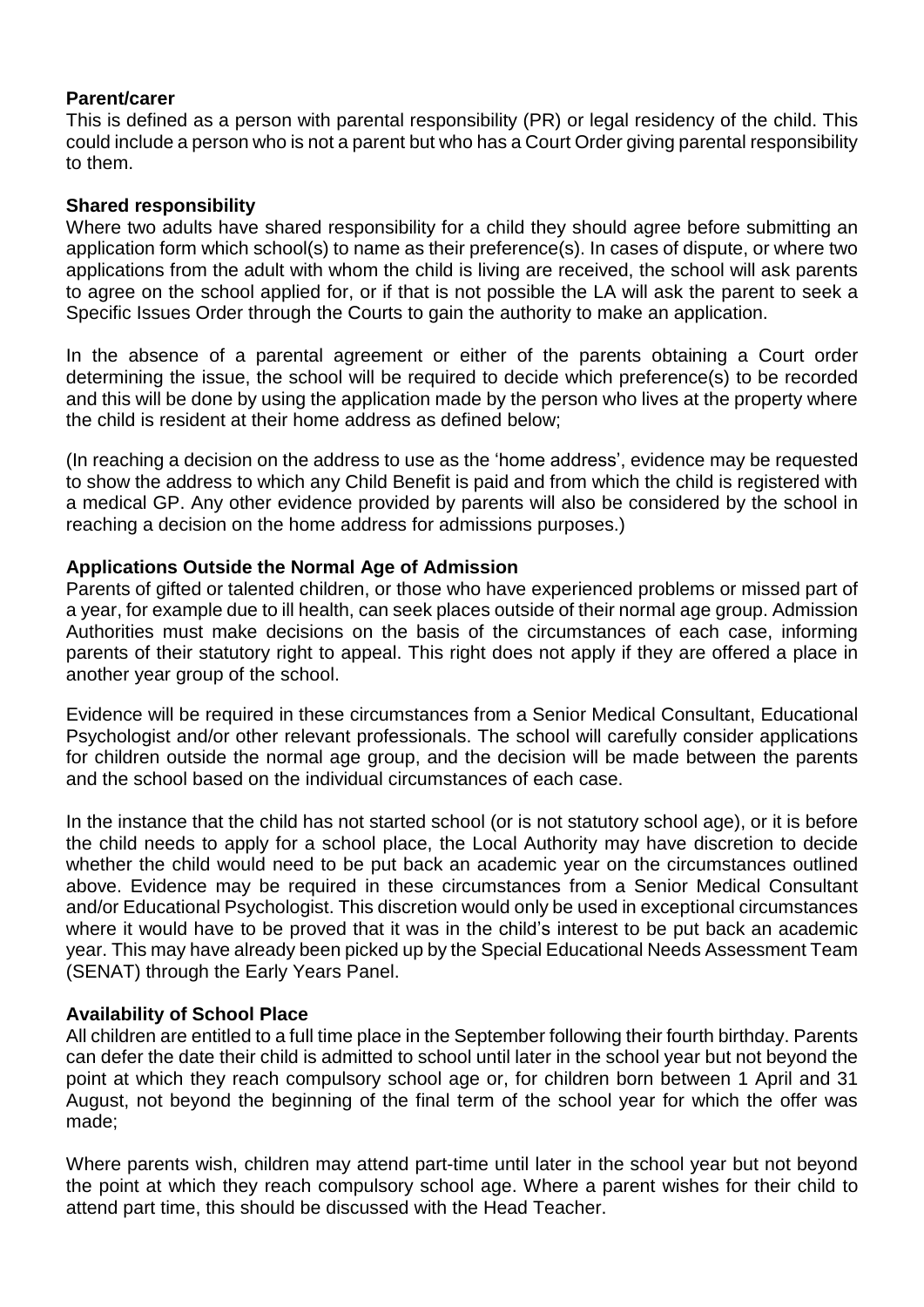#### **Summer Born Children**

A parent of a child born between 1st April and 31st August is defined as "summer born" may request for the child to be admitted to a year group later than that of their natural cohort. The school will take into consideration the individual circumstances of the case to determine whether the request can be granted. This may include but not be limited to include whether they were born prematurely, whether delayed social, emotional or physical development is adversely affecting their readiness for school, the possible impact of attending a year group which is not their natural cohort.

Evidence will be required to be able to assess the individual case from a Senior Medical Consultant, Educational Psychologist and/or other relevant professionals.

Where the request is granted, a place will not be allocated prior to the normal admissions round for the year of entry and the parent will be required to reapply during the admissions round in order to ensure that they are fairly considered against the admission criteria for the schools they wish to apply for.

#### **Published Admissions Number**

A Published Admission Number (PAN) is agreed for each school annually and defines the number of places available for the year of entry. All applications must be agreed until the PAN has been reached.

#### **Co-ordinated Scheme**

Any application for a place within the normal round of admissions is made through Swindon Borough Council. William Morris Primary School operates within the LA's co-ordinated scheme. The Local Authority are responsible for determining key dates for the admissions round.

#### **Appeals Procedure**

Any child who is refused a place at the school has the right to appeal against this decision to an independent panel. Parents would need to complete an appeal form, available from the school, and this would need to be submitted to the clerk of the independent appeals panel. Please contact the school or the Local Authority for further information.

#### **Fair Access Protocol**

William Morris Primary School recognises the Local Authority's Fair Access Protocols and will adhere to these.

#### **Children of UK Service Personnel**

Applications for children of service personnel with a confirmed posting to the area will be considered in advance of the family arriving in the area provided the application is accompanied by an official letter from the commanding officer that declares a relocation date and a Unit postal address or quartering area address. Until a fixed address is provided, the LA will accept the Unit Postal Address or Quartering address as the Home Address for allocation purposes. All applications must be included in the normal admissions round if possible.

#### **In-year Applications**

- Applications for a place at the school outside the normal admission round should be made to Swindon Borough Council using the In-year Admission Form.
- Applications will be considered for children who are resident within the United Kingdom with the exception of UK Service Personnel.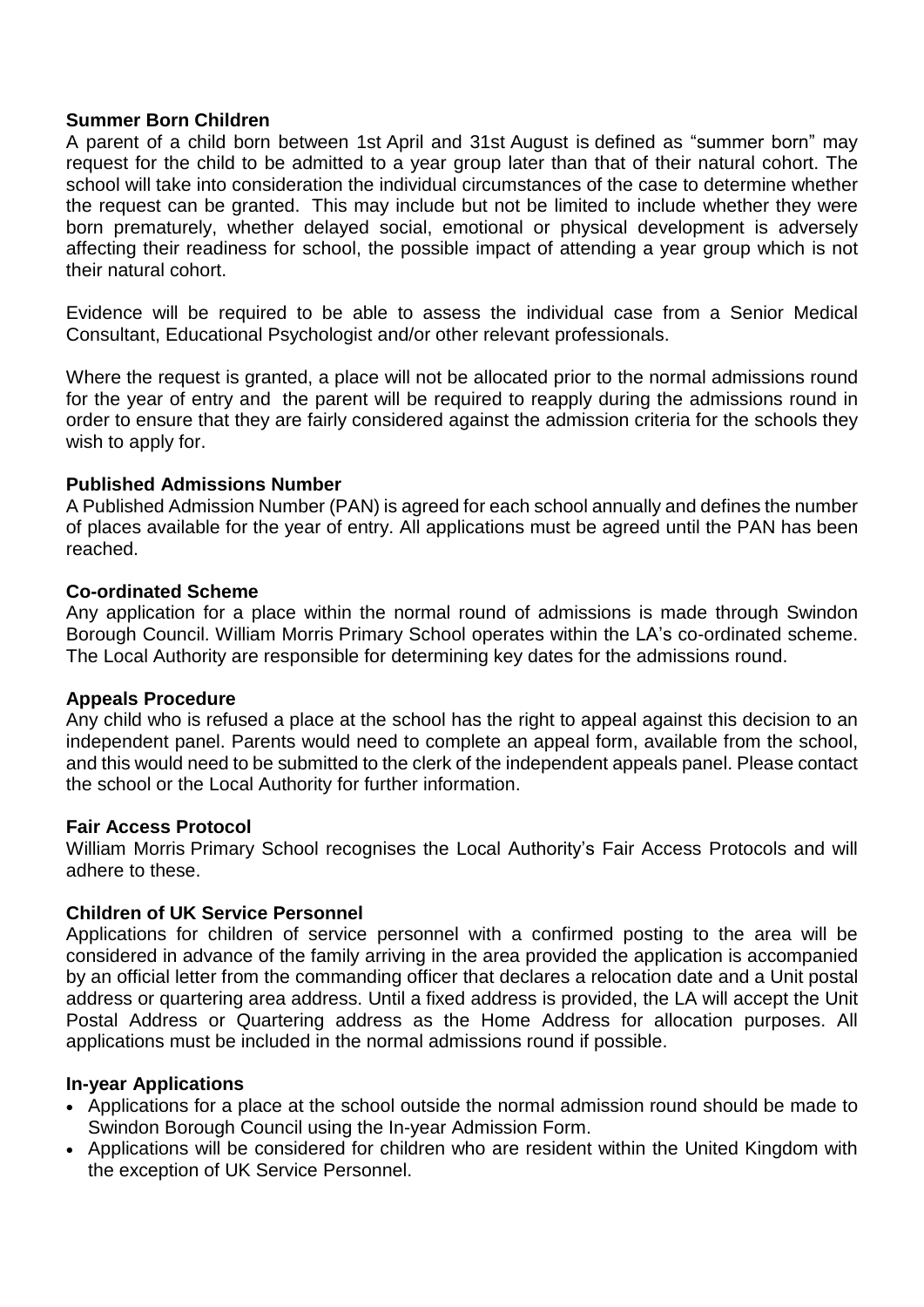- The LA will consider applications on behalf of the school according to the published admission number and oversubscription criteria the school.
- The outcome of the application will be notified by letter. If the child is accepted then it is expected that the place is accepted within 10 days and the parent should contact the school to arrange a mutually agreed start date. The child is expected to start within 28 days.
- If a child is refused they will be placed on the waiting list.